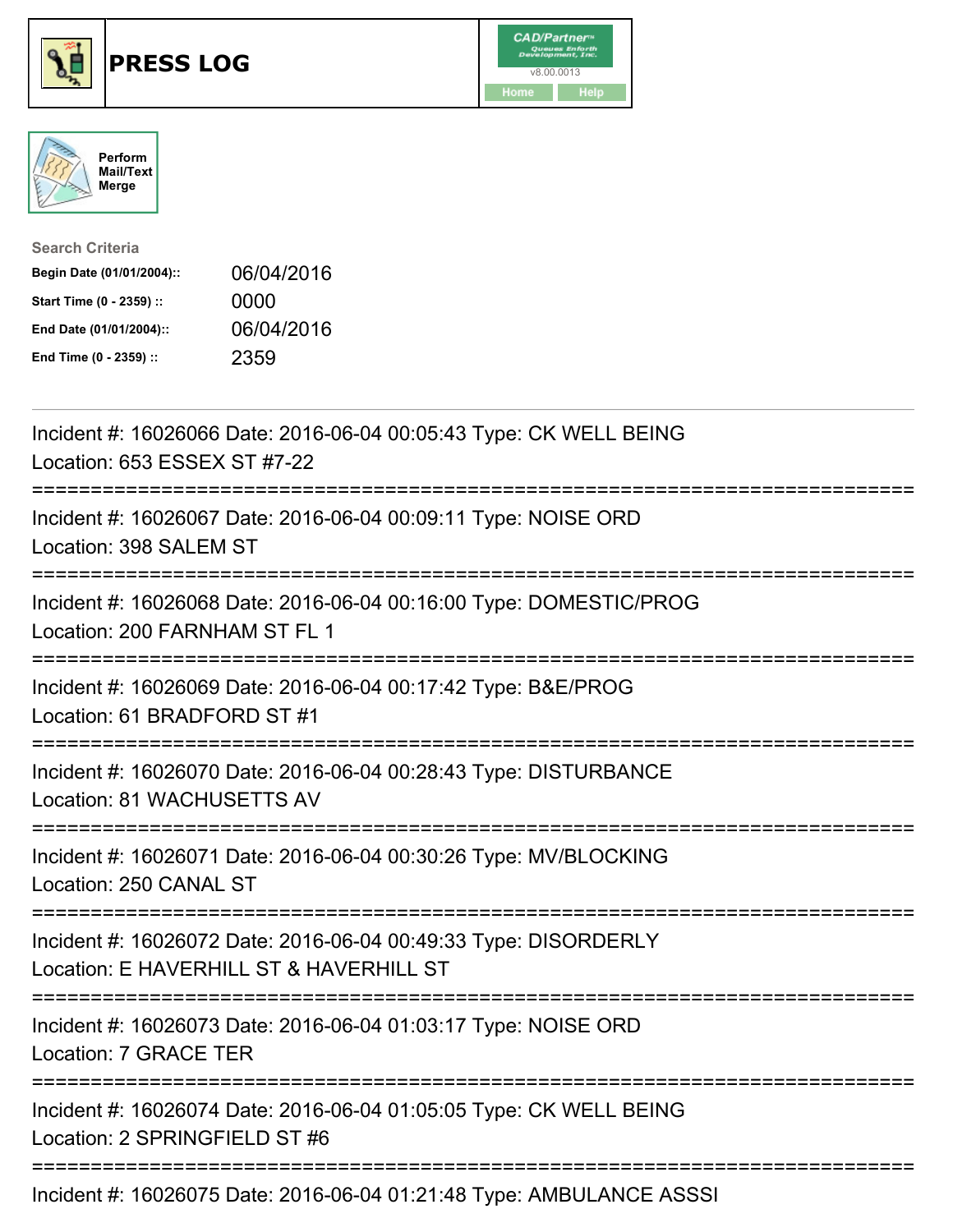Location: 10 DIAMOND ST #16 =========================================================================== Incident #: 16026076 Date: 2016-06-04 01:23:37 Type: DISORDERLY Location: 250 FARNHAM ST =========================================================================== Incident #: 16026077 Date: 2016-06-04 01:29:58 Type: M/V STOP Location: BROADWAY & LOWELL ST =========================================================================== Incident #: 16026078 Date: 2016-06-04 01:34:32 Type: M/V STOP Location: FRANKLIN ST & VALLEY ST =========================================================================== Incident #: 16026079 Date: 2016-06-04 01:42:25 Type: THREATS Location: 60 OSGOOD ST =========================================================================== Incident #: 16026080 Date: 2016-06-04 02:01:44 Type: NOISE ORD Location: 358 LOWELL ST #B FL 2 =========================================================================== Incident #: 16026081 Date: 2016-06-04 02:04:27 Type: SHOTS FIRED Location: AQUA LOUNGE / 151 ESSEX ST =========================================================================== Incident #: 16026082 Date: 2016-06-04 02:07:45 Type: FIGHT Location: PORTUGESE CLUB / 2 SARATOGA ST =========================================================================== Incident #: 16026083 Date: 2016-06-04 02:19:49 Type: FIGHT Location: CHIMI TRUCK / 130 COMMON ST =========================================================================== Incident #: 16026084 Date: 2016-06-04 02:24:19 Type: HIT & RUN M/V Location: ESSEX ST & OXFORD ST =========================================================================== Incident #: 16026085 Date: 2016-06-04 02:29:46 Type: FIGHT Location: CHIMI / 130 COMMON ST =========================================================================== Incident #: 16026086 Date: 2016-06-04 02:31:01 Type: DOMESTIC/PAST Location: 14 CRESCENT ST #LEFT =========================================================================== Incident #: 16026087 Date: 2016-06-04 02:35:01 Type: SHOTS FIRED Location: @ HOLY FAMILY / BROADWAY & DAISY ST =========================================================================== Incident #: 16026088 Date: 2016-06-04 02:53:04 Type: SUICIDE ATTEMPT Location: 170 WEST ST ===========================================================================

Incident #: 16026089 Date: 2016-06-04 03:03:55 Type: NOISE ORD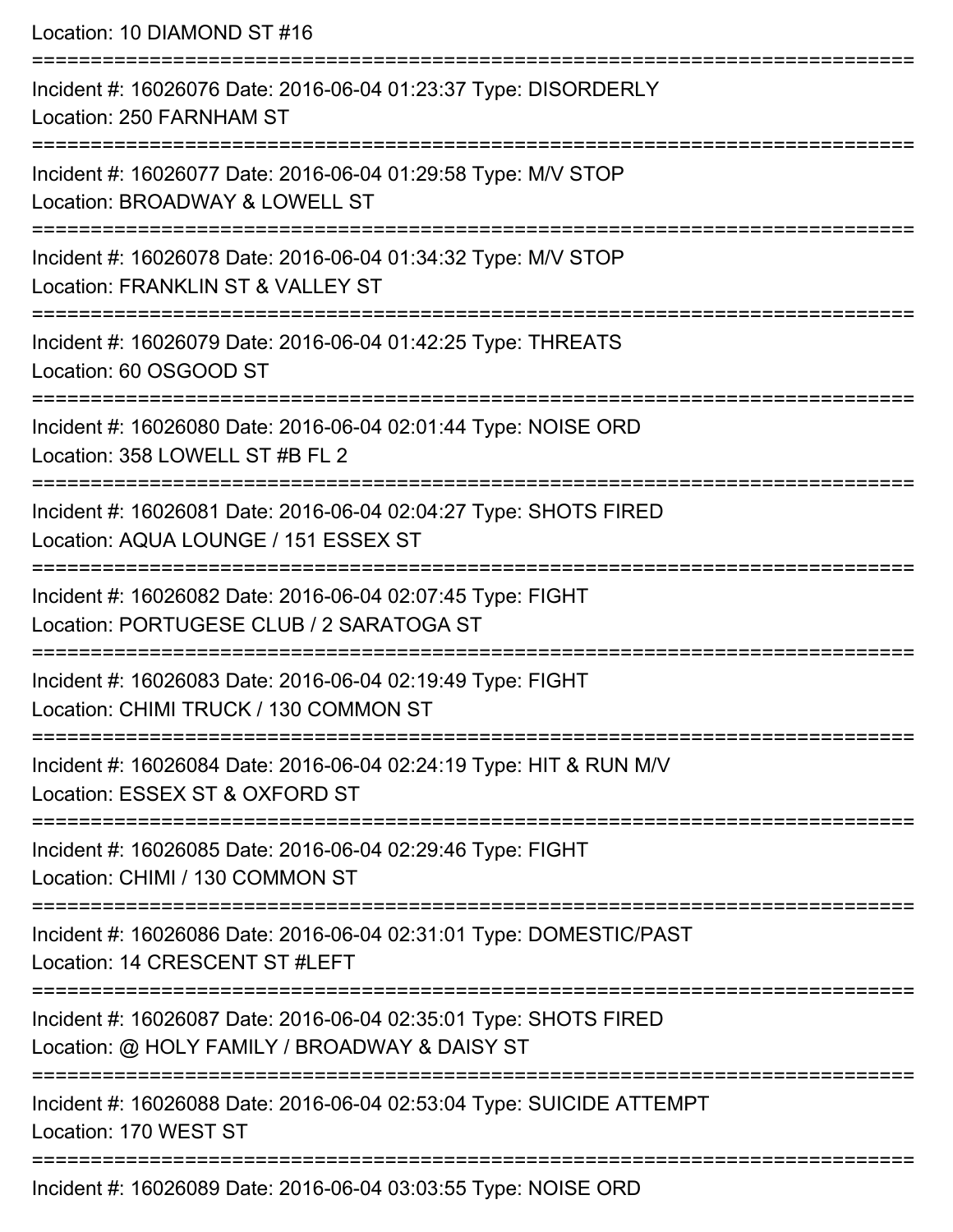| Incident #: 16026090 Date: 2016-06-04 03:04:21 Type: NOISE ORD<br>Location: LOWELL ST & W LOWELL ST        |
|------------------------------------------------------------------------------------------------------------|
| Incident #: 16026091 Date: 2016-06-04 03:09:48 Type: SUS PERS/MV<br>Location: 153 HIGH ST                  |
| Incident #: 16026092 Date: 2016-06-04 03:21:01 Type: AUTO ACC/UNK PI<br>Location: LAWRENCE ST & TRENTON ST |
| Incident #: 16026093 Date: 2016-06-04 03:22:11 Type: ALARM/BURG<br>Location: FRIAS AUTO / 316 BROADWAY     |
| Incident #: 16026094 Date: 2016-06-04 04:13:36 Type: DK (DRUNK)<br>Location: 108 NEWBURY ST                |
| Incident #: 16026095 Date: 2016-06-04 04:37:46 Type: MV/BLOCKING<br>Location: 279 LAWRENCE ST              |
| Incident #: 16026096 Date: 2016-06-04 04:45:46 Type: NOISE ORD<br>Location: 101 HOWARD ST FL 2             |
| Incident #: 16026097 Date: 2016-06-04 04:53:08 Type: NOISE ORD<br>Location: 122 MYRTLE ST                  |
| Incident #: 16026098 Date: 2016-06-04 04:54:59 Type: A&B D/W PAST<br>Location: PEMBERTON PARK / null       |
| Incident #: 16026099 Date: 2016-06-04 04:56:54 Type: VIO CITY ORD<br>Location: 47 CROSBY ST                |
| Incident #: 16026100 Date: 2016-06-04 05:19:28 Type: NOISE ORD<br>Location: 122 MYRTLE ST FL 3             |
| Incident #: 16026101 Date: 2016-06-04 05:35:45 Type: M/V STOP<br>Location: BROADWAY & DAISY ST             |
| Incident #: 16026102 Date: 2016-06-04 05:48:48 Type: AUTO ACC/PI<br>Location: 5 PACKARD ST                 |
| Incident #: 16026103 Date: 2016-06-04 07:01:55 Type: SUS PERS/MV                                           |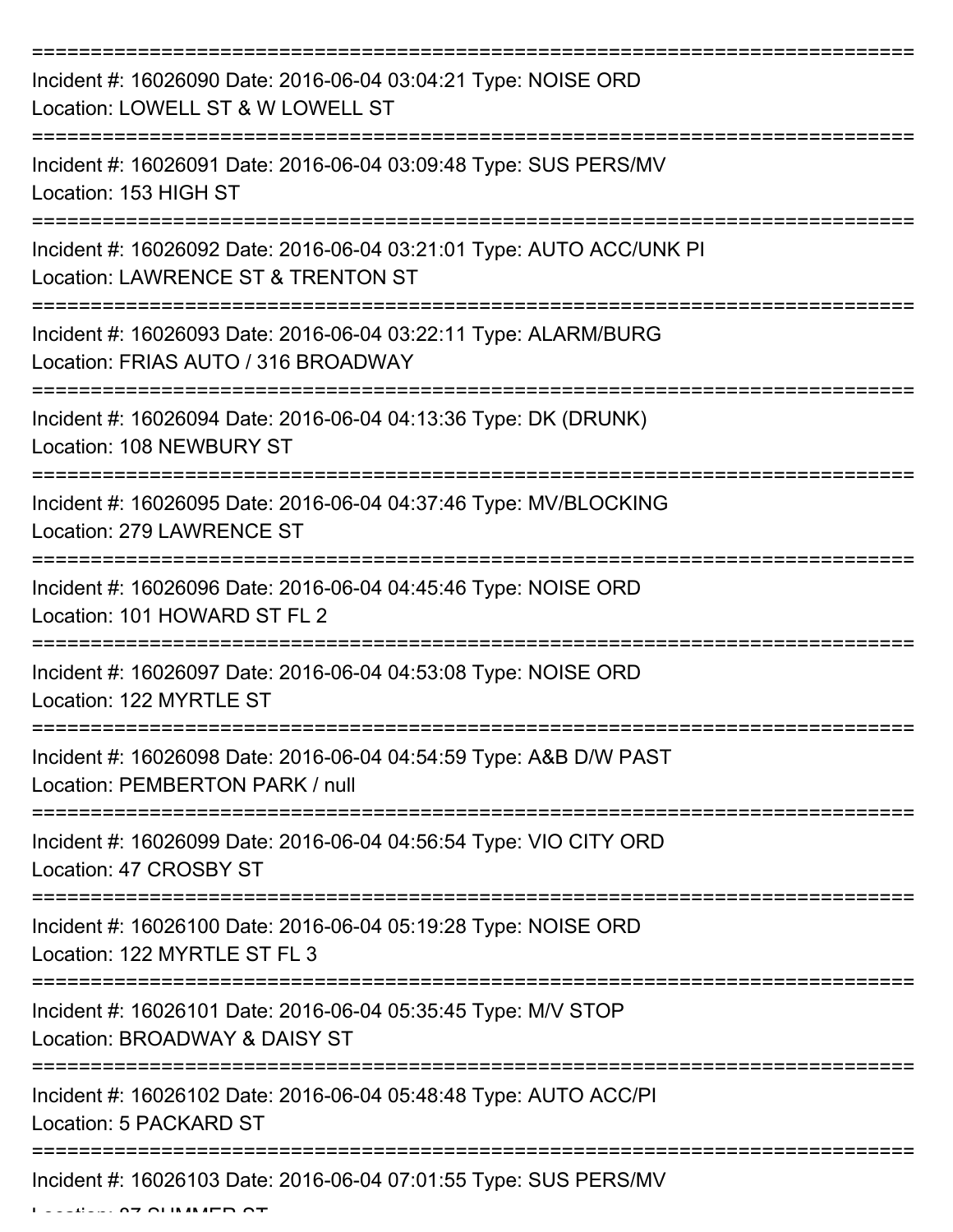| Incident #: 16026104 Date: 2016-06-04 07:53:21 Type: M/V STOP<br>Location: BROADWAY & TREMONT ST                       |
|------------------------------------------------------------------------------------------------------------------------|
| Incident #: 16026105 Date: 2016-06-04 07:54:19 Type: M/V STOP<br>Location: HAMPSHIRE ST & LOWELL ST                    |
| Incident #: 16026106 Date: 2016-06-04 07:55:10 Type: M/V STOP<br>Location: CANAL ST & UNION ST                         |
| Incident #: 16026107 Date: 2016-06-04 07:56:52 Type: M/V STOP<br>Location: HAVERHILL ST & WEST ST                      |
| Incident #: 16026108 Date: 2016-06-04 07:57:48 Type: M/V STOP<br>Location: HAMPSHIRE ST & HAVERHILL ST                 |
| Incident #: 16026109 Date: 2016-06-04 08:10:35 Type: DISTURBANCE<br>Location: 4 TEXAS AV                               |
| Incident #: 16026110 Date: 2016-06-04 08:34:46 Type: UNWANTEDGUEST<br>Location: 4 CUSTER ST FL 2                       |
| Incident #: 16026111 Date: 2016-06-04 08:38:58 Type: CK WELL BEING<br>Location: 200 COMMON ST                          |
| Incident #: 16026112 Date: 2016-06-04 08:59:54 Type: M/V STOP<br>Location: BRADFORD ST & FRANKLIN ST                   |
| Incident #: 16026113 Date: 2016-06-04 09:07:21 Type: PARK & WALK<br>Location: BRADFORD ST & BROADWAY                   |
| Incident #: 16026114 Date: 2016-06-04 09:28:33 Type: INVESTIGATION<br>Location: 14 WEDGEWOOD RD                        |
| Incident #: 16026115 Date: 2016-06-04 09:42:58 Type: ALARM/BURG<br>Location: 421 S BROADWAY                            |
| Incident #: 16026116 Date: 2016-06-04 09:44:32 Type: ALARM/BURG<br>Location: SPANISH ASSEMBLIES OF GOD CH / 14 VINE ST |
| Incident #: 16026117 Date: 2016-06-04 09:47:56 Type: B&E/PAST                                                          |

Location: 10 EDEEMAN CT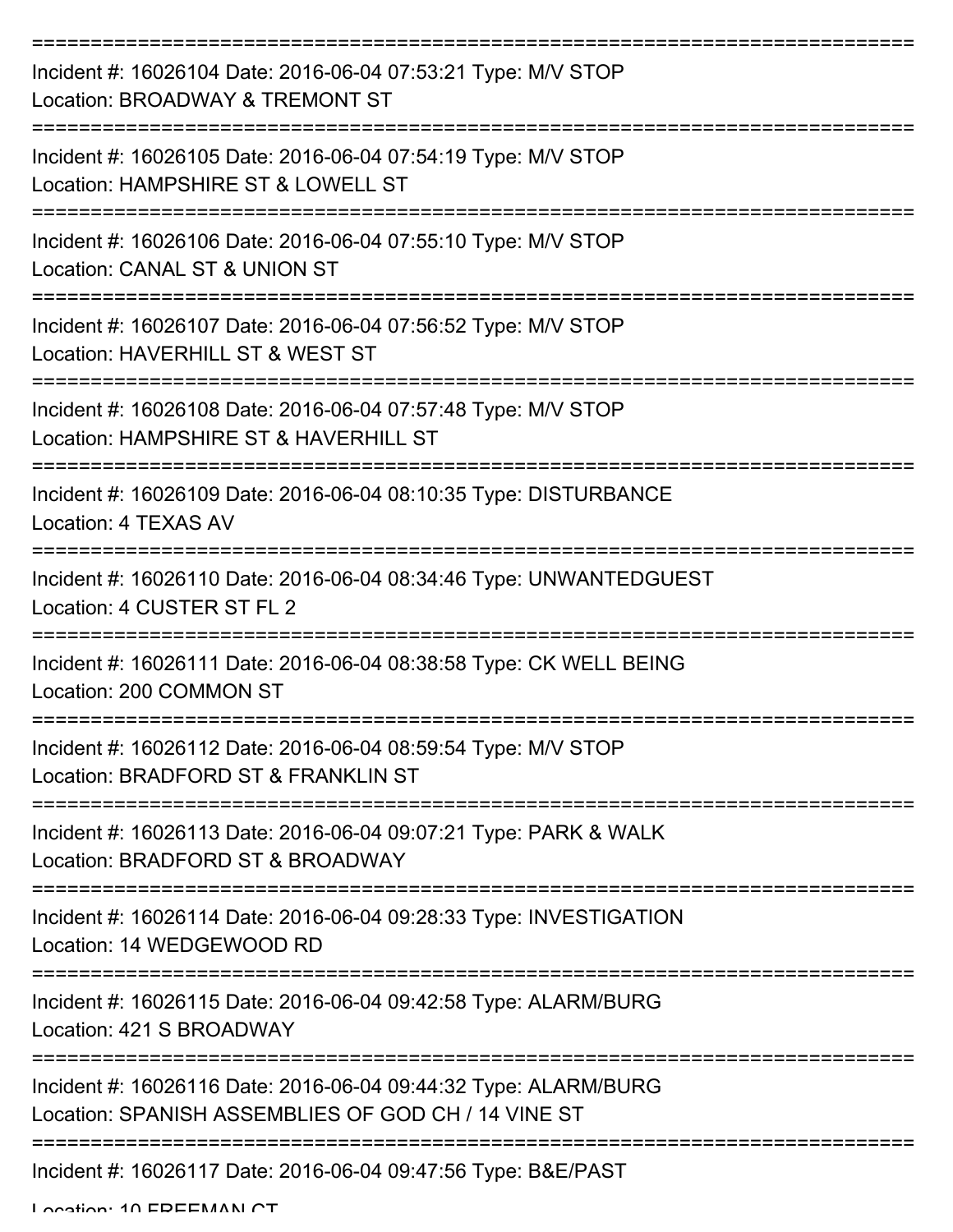| Incident #: 16026118 Date: 2016-06-04 09:57:01 Type: B&E/PAST<br>Location: 145 WATER ST                      |
|--------------------------------------------------------------------------------------------------------------|
| Incident #: 16026119 Date: 2016-06-04 10:02:21 Type: PARK & WALK<br>Location: BRADFORD ST & BROADWAY         |
| Incident #: 16026120 Date: 2016-06-04 10:17:38 Type: PARK & WALK<br>Location: MARKET ST & S UNION ST         |
| Incident #: 16026121 Date: 2016-06-04 10:32:02 Type: ALARM/BURG<br>Location: 280 MERRIMACK ST                |
| Incident #: 16026122 Date: 2016-06-04 10:36:52 Type: LOST PROPERTY<br>Location: 59 TREMONT ST #210           |
| Incident #: 16026123 Date: 2016-06-04 10:38:23 Type: M/V STOP<br>Location: BROADWAY & CONCORD ST             |
| Incident #: 16026124 Date: 2016-06-04 10:54:44 Type: NOISE ORD<br>Location: 21 E HAVERHILL ST FL 2ND         |
| Incident #: 16026125 Date: 2016-06-04 10:58:11 Type: MEDIC SUPPORT<br>Location: 45 BROADWAY                  |
| Incident #: 16026126 Date: 2016-06-04 10:59:32 Type: M/V STOP<br>Location: N PARISH RD & OSGOOD ST           |
| Incident #: 16026127 Date: 2016-06-04 11:00:08 Type: ALARM/BURG<br>Location: 51 S CANAL ST #1                |
| Incident #: 16026128 Date: 2016-06-04 11:06:51 Type: HIT & RUN M/V<br>Location: GO 1 DOLLAR / 73 WINTHROP AV |
| Incident #: 16026129 Date: 2016-06-04 11:11:05 Type: RECOV/STOL/MV<br>Location: 20 CROSS ST                  |
| Incident #: 16026130 Date: 2016-06-04 11:13:25 Type: PARK & WALK<br>Location: BRADFORD ST & BROADWAY         |
| Incident #: 16026131 Date: 2016-06-04 11:14:08 Type: PARK & WALK                                             |

Location: MARKET ST & S UNION ST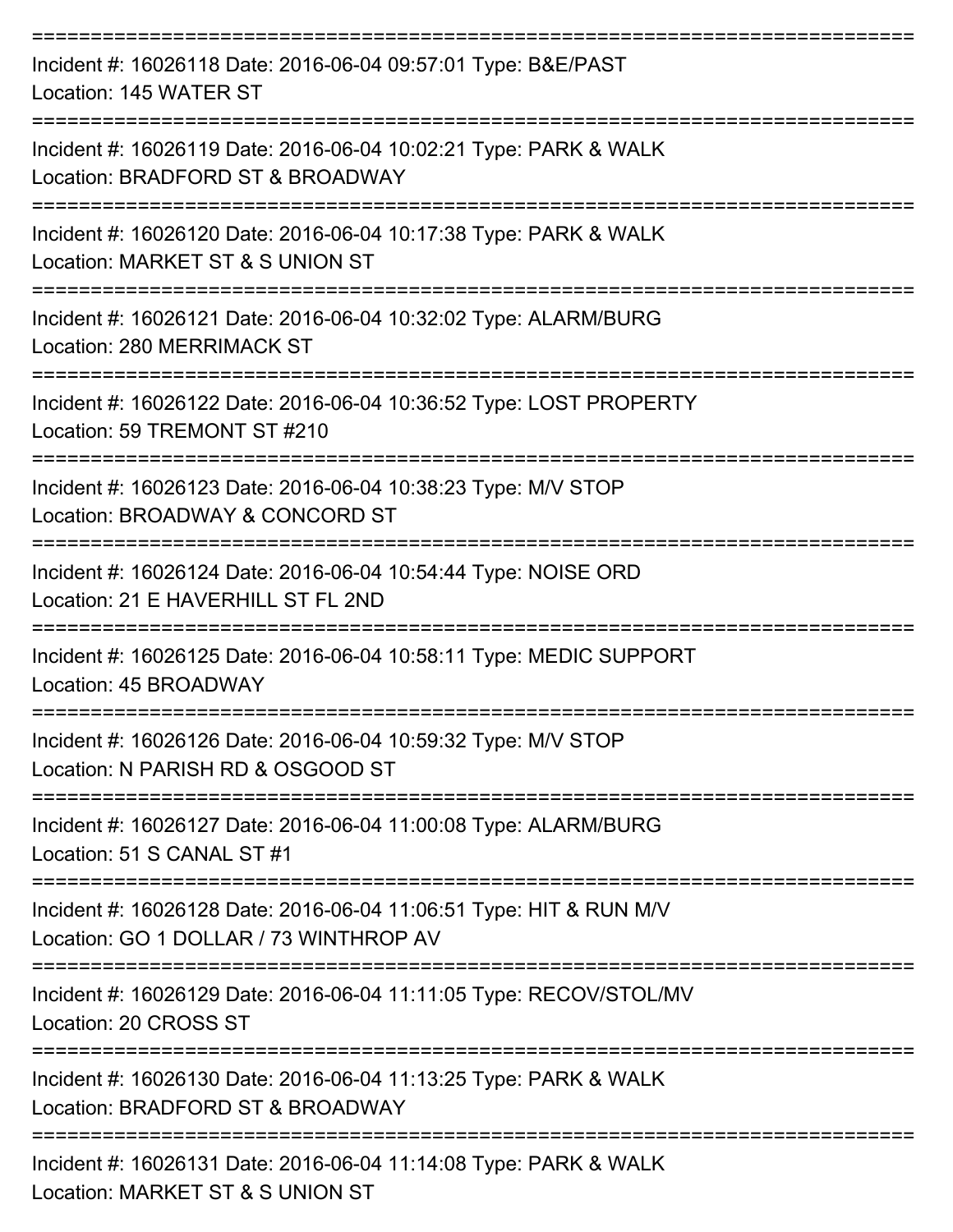| Incident #: 16026132 Date: 2016-06-04 11:44:25 Type: MEDIC SUPPORT<br>Location: 90 LOWELL ST                                          |
|---------------------------------------------------------------------------------------------------------------------------------------|
| Incident #: 16026133 Date: 2016-06-04 12:08:07 Type: AUTO ACC/PI<br>Location: BERKELEY ST & SWAN ST                                   |
| Incident #: 16026134 Date: 2016-06-04 12:18:25 Type: M/V STOP<br>Location: BROADWAY & CONCORD ST                                      |
| Incident #: 16026135 Date: 2016-06-04 12:19:56 Type: M/V STOP<br>Location: 74 SALEM ST                                                |
| Incident #: 16026136 Date: 2016-06-04 12:20:07 Type: ASSSIT OTHER PD<br>Location: 30 MORTON ST                                        |
| Incident #: 16026137 Date: 2016-06-04 12:29:20 Type: M/V STOP<br>Location: BOXFORD ST & WINTHROP AV                                   |
| ==============================<br>Incident #: 16026138 Date: 2016-06-04 12:30:02 Type: M/V STOP<br>Location: BOXFORD ST & WINTHROP AV |
| Incident #: 16026139 Date: 2016-06-04 12:39:24 Type: M/V STOP<br>Location: ANDOVER ST & BEACON ST                                     |
| Incident #: 16026140 Date: 2016-06-04 12:40:40 Type: ALARM/BURG<br>Location: 354 MERRIMACK ST                                         |
| Incident #: 16026141 Date: 2016-06-04 12:42:31 Type: M/V STOP<br>Location: BROADWAY & VALLEY ST                                       |
| Incident #: 16026142 Date: 2016-06-04 12:42:55 Type: M/V STOP<br>Location: 342 BROADWAY                                               |
| Incident #: 16026143 Date: 2016-06-04 12:45:15 Type: AUTO ACC/NO PI<br>Location: BERKELEY ST & JACKSON ST                             |
| Incident #: 16026145 Date: 2016-06-04 12:45:37 Type: ASSSIT OTHER PD<br>Location: 5 BLASER CT FL 2ND                                  |
| Incident #: 16026144 Date: 2016-06-04 12:46:44 Type: M/V STOP<br>Location: BROADWAY & COMMON ST                                       |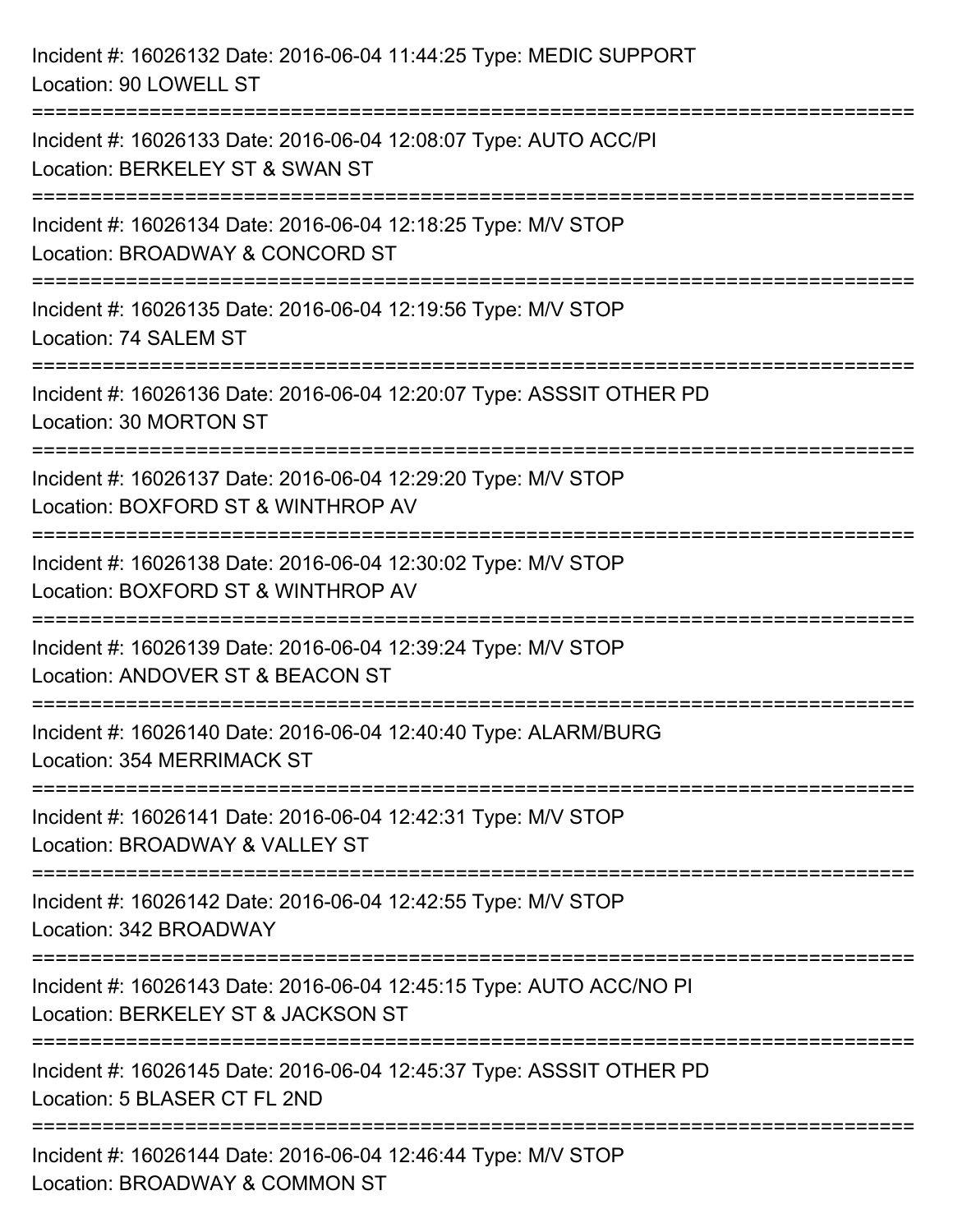| Incident #: 16026147 Date: 2016-06-04 12:54:24 Type: SUS PERS/MV<br>Location: 110 GILBERT ST                                        |
|-------------------------------------------------------------------------------------------------------------------------------------|
| Incident #: 16026146 Date: 2016-06-04 12:56:45 Type: M/V STOP<br>Location: MERRIMACK ST & S UNION ST                                |
| Incident #: 16026148 Date: 2016-06-04 13:24:52 Type: M/V STOP<br>Location: BROADWAY & CONCORD ST<br>=============================== |
| Incident #: 16026149 Date: 2016-06-04 13:27:01 Type: NOISE ORD<br>Location: 570 HAVERHILL ST                                        |
| Incident #: 16026150 Date: 2016-06-04 13:27:38 Type: M/V STOP<br>Location: 42 BEACON ST                                             |
| Incident #: 16026151 Date: 2016-06-04 13:34:12 Type: STOLEN PROP<br>Location: BEDFORD ST & OXFORD ST                                |
| Incident #: 16026152 Date: 2016-06-04 13:45:40 Type: WARRANT SERVE<br>Location: 169 HAVERHILL ST #10                                |
| Incident #: 16026153 Date: 2016-06-04 13:54:17 Type: CK WELL BEING<br>Location: SUPERIOR CLEANERS / 37 ESSEX ST                     |
| Incident #: 16026154 Date: 2016-06-04 14:04:53 Type: INVESTIGATION<br>Location: 232 PROSPECT ST                                     |
| Incident #: 16026155 Date: 2016-06-04 14:11:22 Type: SUS PERS/MV<br>Location: 26 CENTER ST                                          |
| Incident #: 16026156 Date: 2016-06-04 14:14:49 Type: MV/BLOCKING<br>Location: 115 UNION ST                                          |
| Incident #: 16026157 Date: 2016-06-04 14:29:48 Type: M/V STOP<br>Location: 55 WINTHROP AV                                           |
| Incident #: 16026158 Date: 2016-06-04 14:32:46 Type: CK WELL BEING<br>Location: 550 BROADWAY #109                                   |
| Incident #: 16026159 Date: 2016-06-04 14:38:08 Type: ALARM/BURG<br>Location: 258 E HAVERHILL ST                                     |

===========================================================================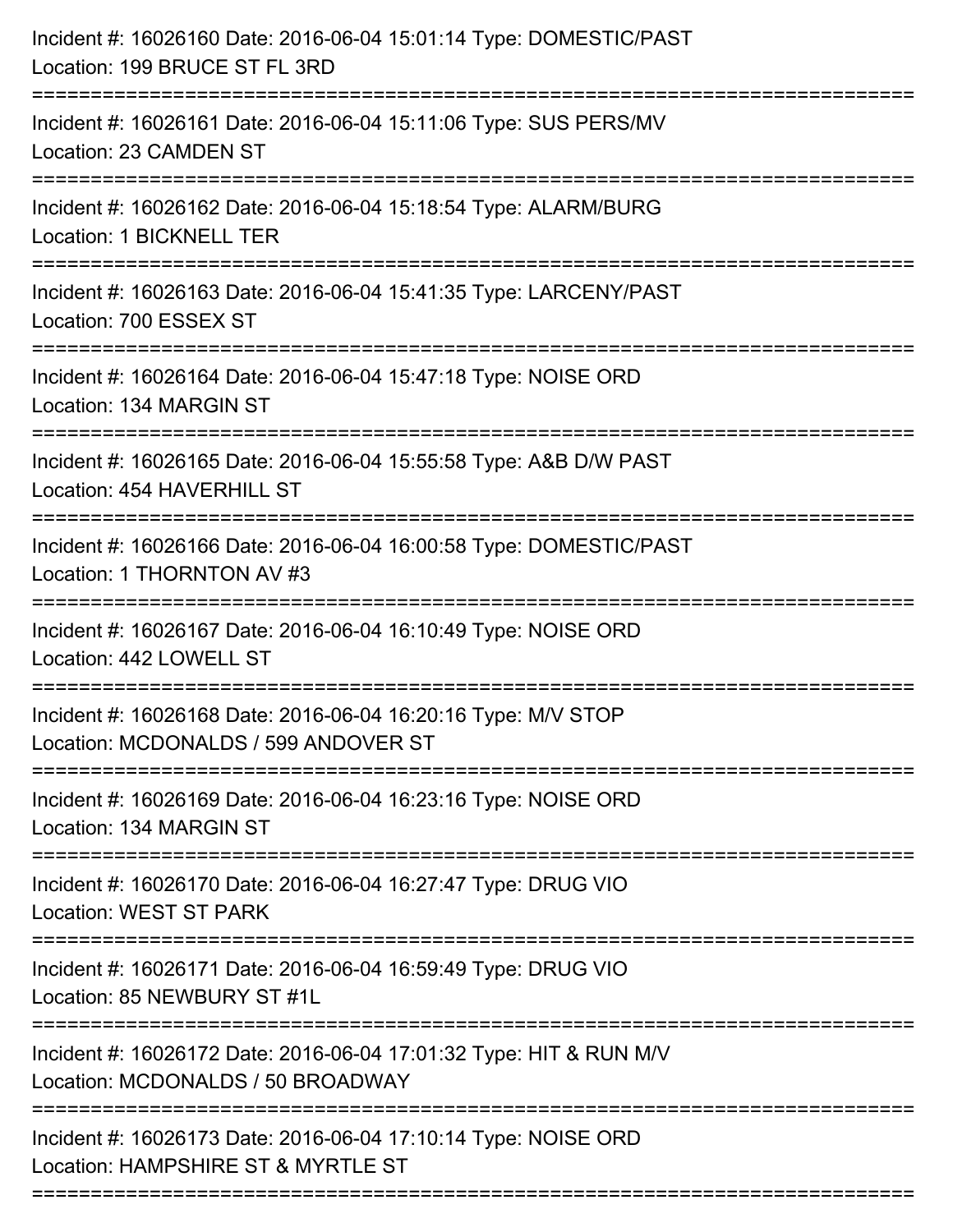Location: CHICKERING ST & WINTHROP AV =========================================================================== Incident #: 16026175 Date: 2016-06-04 17:36:00 Type: M/V STOP Location: CARVER ST & SHATTUCK ST =========================================================================== Incident #: 16026176 Date: 2016-06-04 17:47:00 Type: CK WELL BEING Location: FALLS BRIDGE / null =========================================================================== Incident #: 16026177 Date: 2016-06-04 17:48:23 Type: LARCENY/PAST Location: 12 LORENZO RD =========================================================================== Incident #: 16026179 Date: 2016-06-04 17:53:39 Type: NOISE ORD Location: 47 TRENTON ST =========================================================================== Incident #: 16026178 Date: 2016-06-04 17:54:24 Type: DISTURBANCE Location: 198 LAWRENCE ST =========================================================================== Incident #: 16026180 Date: 2016-06-04 18:03:22 Type: MEDIC SUPPORT Location: HAMPSHIRE ST & MARION AV =========================================================================== Incident #: 16026181 Date: 2016-06-04 18:04:55 Type: NOISE ORD Location: 118 BRADFORD ST =========================================================================== Incident #: 16026182 Date: 2016-06-04 18:09:27 Type: UNWANTEDGUEST Location: 22 SMITH ST FL 2 =========================================================================== Incident #: 16026183 Date: 2016-06-04 18:15:16 Type: NOISE ORD Location: HAMPSHIRF ST & MYRTLE ST =========================================================================== Incident #: 16026184 Date: 2016-06-04 18:17:35 Type: M/V STOP Location: MARKET ST & S UNION ST =========================================================================== Incident #: 16026185 Date: 2016-06-04 18:25:23 Type: ASSSIT OTHER PD Location: BROADWAY & CROSS ST =========================================================================== Incident #: 16026186 Date: 2016-06-04 18:30:31 Type: NOISE ORD Location: 194 BRUCE ST FL 1 =========================================================================== Incident #: 16026187 Date: 2016-06-04 18:30:58 Type: NOISE ORD Location: 60 HILLSIDE AV ===========================================================================

Incident #: 16026188 Date: 2016 06 04 18:36:45 Type: ASSSIT OTHER PD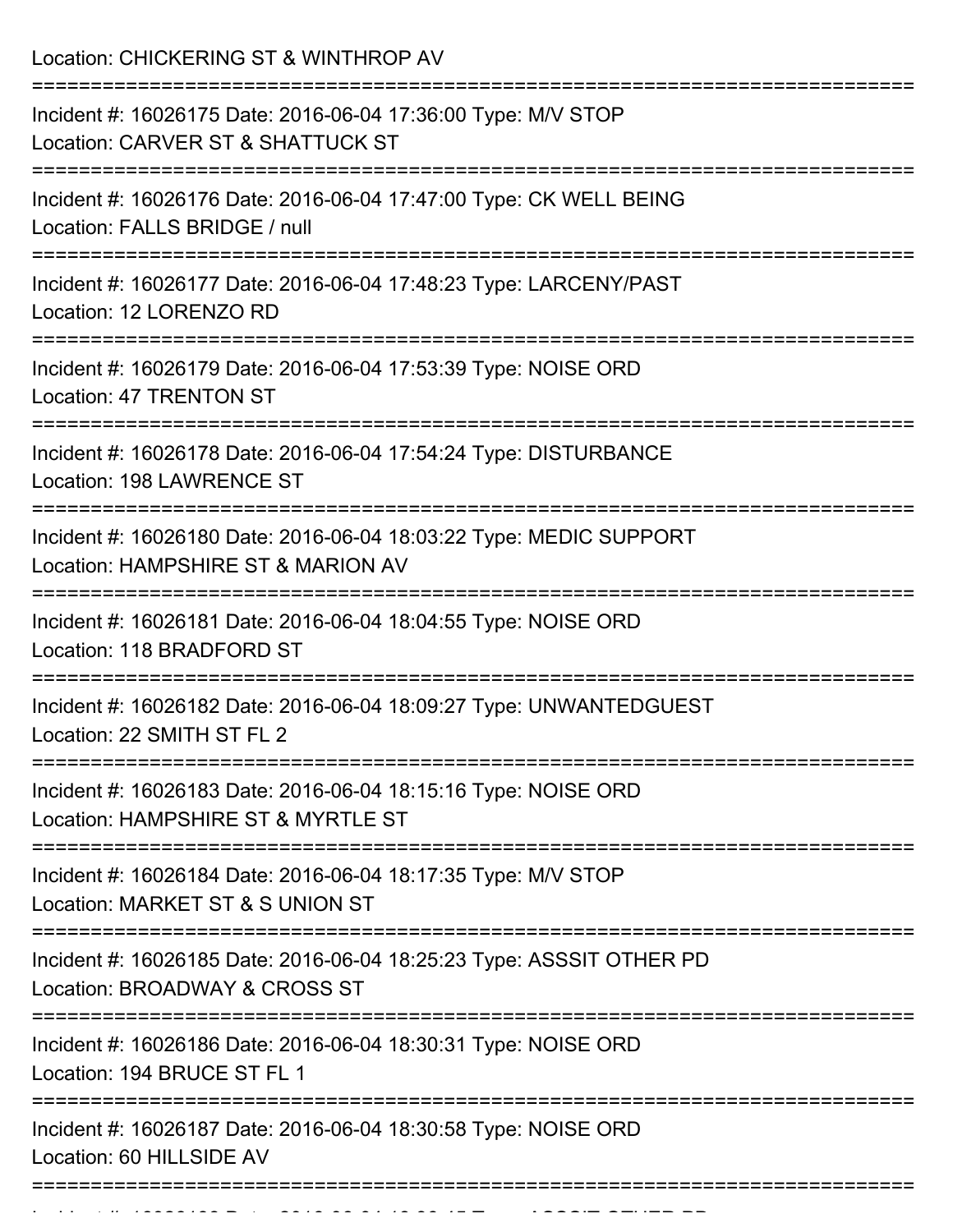Location: PRONTO PIZZA / 65 S UNION ST

| Incident #: 16026189 Date: 2016-06-04 18:36:54 Type: SUS PERS/MV<br><b>Location: SHAWSHEEN RD</b>       |
|---------------------------------------------------------------------------------------------------------|
| Incident #: 16026190 Date: 2016-06-04 18:46:15 Type: NOISE ORD<br>Location: BRADFORD ST & BROADWAY      |
| Incident #: 16026191 Date: 2016-06-04 18:55:24 Type: DOMESTIC/PROG<br>Location: AMESBURY ST & COMMON ST |
| Incident #: 16026192 Date: 2016-06-04 19:03:19 Type: DOMESTIC/PROG<br>Location: 134 WILLOW ST FL 3      |
| Incident #: 16026193 Date: 2016-06-04 19:04:09 Type: MEDIC SUPPORT<br>Location: 361 HAMPSHIRE ST        |
| Incident #: 16026194 Date: 2016-06-04 19:10:13 Type: MEDIC SUPPORT<br>Location: LOWELL ST & WINTER ST   |
| Incident #: 16026195 Date: 2016-06-04 19:11:39 Type: M/V STOP<br>Location: ESSEX ST & JACKSON ST        |
| Incident #: 16026196 Date: 2016-06-04 19:13:07 Type: NOISE ORD<br>Location: 146 BUTLER ST               |
| Incident #: 16026197 Date: 2016-06-04 19:18:14 Type: NOISE ORD<br>Location: 20 KNOX ST #36              |
| Incident #: 16026198 Date: 2016-06-04 19:19:32 Type: NOISE ORD<br>Location: 30 E HAVERHILL ST           |
| Incident #: 16026199 Date: 2016-06-04 19:25:06 Type: M/V STOP<br>Location: 468 HAMPSHIRE ST             |
| Incident #: 16026200 Date: 2016-06-04 19:29:02 Type: M/V STOP<br>Location: BENNINGTON ST & MYRTLE ST    |
| Incident #: 16026201 Date: 2016-06-04 19:29:55 Type: M/V STOP<br>Location: LAWRENCE ST & MYRTLE ST      |
|                                                                                                         |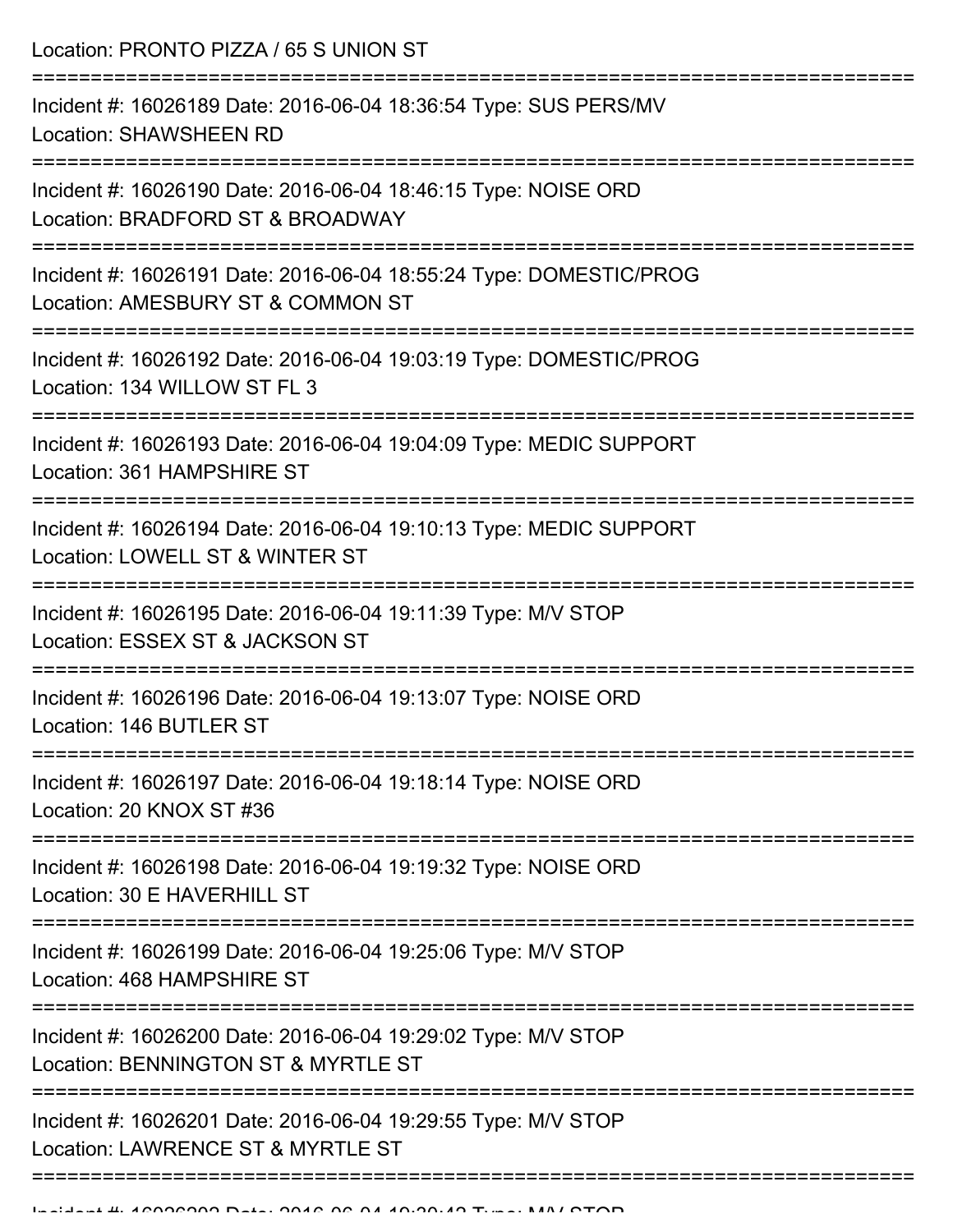| Location: COMMON ST & NEWBURY ST                                                                                        |
|-------------------------------------------------------------------------------------------------------------------------|
| Incident #: 16026203 Date: 2016-06-04 19:31:16 Type: NOISE ORD<br>Location: 656 HAVERHILL ST                            |
| Incident #: 16026204 Date: 2016-06-04 19:32:10 Type: INVEST CONT<br>Location: 247 FARNHAM ST                            |
| Incident #: 16026205 Date: 2016-06-04 19:35:33 Type: ALARM/BURG<br>Location: LAW HIGH / 71 N PARISH RD                  |
| Incident #: 16026206 Date: 2016-06-04 19:36:34 Type: NOISE ORD<br>Location: 20-22 BENNINGTON ST                         |
| Incident #: 16026207 Date: 2016-06-04 19:40:28 Type: NOISE ORD<br>Location: 27 KENDRICK ST                              |
| Incident #: 16026208 Date: 2016-06-04 19:44:16 Type: M/V STOP<br>Location: COMMON ST & FRANKLIN ST                      |
| Incident #: 16026210 Date: 2016-06-04 19:46:05 Type: MEDIC SUPPORT<br>Location: 475 BROADWAY #6                         |
| ======================<br>Incident #: 16026209 Date: 2016-06-04 19:46:37 Type: NOISE ORD<br>Location: 528 ANDOVER ST    |
| --------------------------<br>Incident #: 16026211 Date: 2016-06-04 19:47:44 Type: NOISE ORD<br>Location: 442 LOWELL ST |
| Incident #: 16026212 Date: 2016-06-04 19:52:53 Type: MAN DOWN<br>Location: SOUTH COMMON / null                          |
| Incident #: 16026214 Date: 2016-06-04 20:01:20 Type: NOISE ORD<br>Location: BUSWELL ST & EUTAW ST                       |
| Incident #: 16026213 Date: 2016-06-04 20:01:26 Type: NOISE ORD<br>Location: 50 PARK ST                                  |
| Incident #: 16026215 Date: 2016-06-04 20:07:46 Type: NOISE ORD<br>Location: 200 LAWRENCE ST                             |
| Incident #: 16026217 Date: 2016-06-04 20:08:34 Type: NEIGHBOR PROB                                                      |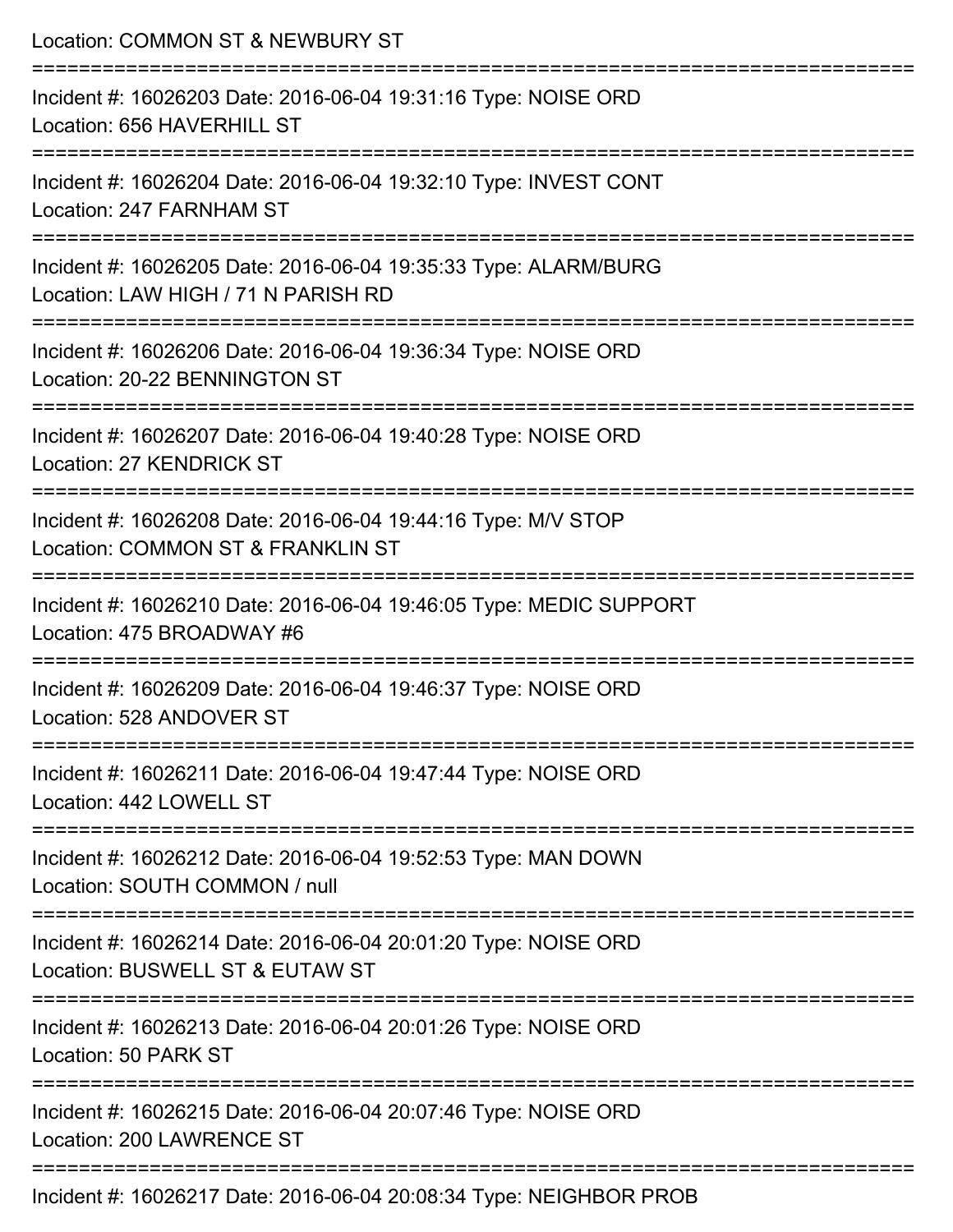| Incident #: 16026216 Date: 2016-06-04 20:09:16 Type: NOISE ORD<br>Location: 27 KENDRICK ST            |
|-------------------------------------------------------------------------------------------------------|
| Incident #: 16026218 Date: 2016-06-04 20:09:59 Type: M/V STOP<br>Location: LAWRENCE ST & LEXINGTON ST |
| Incident #: 16026219 Date: 2016-06-04 20:13:51 Type: SUS PERS/MV<br>Location: 37 DURHAM ST            |
| Incident #: 16026220 Date: 2016-06-04 20:17:45 Type: CK WELL BEING<br><b>Location: 11 SHERMAN ST</b>  |
| Incident #: 16026221 Date: 2016-06-04 20:28:21 Type: UNKNOWN PROB<br>Location: 54 ACTON ST            |
| Incident #: 16026222 Date: 2016-06-04 20:33:07 Type: M/V STOP<br>Location: COMMON ST & NEWBURY ST     |
| Incident #: 16026223 Date: 2016-06-04 20:34:45 Type: NOISE ORD<br>Location: 892 ESSEX ST              |
| Incident #: 16026224 Date: 2016-06-04 20:35:28 Type: NOISE ORD<br>Location: 34 SHAW ST                |
| Incident #: 16026225 Date: 2016-06-04 20:36:23 Type: NOISE ORD<br>Location: 194 BRUCE ST FL 1         |
| Incident #: 16026227 Date: 2016-06-04 20:37:19 Type: MV/BLOCKING<br>Location: 40 SPRUCE ST            |
| Incident #: 16026226 Date: 2016-06-04 20:37:55 Type: NOISE ORD<br>Location: 198 BAILEY ST             |
| Incident #: 16026228 Date: 2016-06-04 20:39:03 Type: NOISE ORD<br>Location: BIGELOW CT                |
| Incident #: 16026229 Date: 2016-06-04 20:39:08 Type: NOISE ORD<br>Location: 94 AMES ST                |
| Incident #: 16026230 Date: 2016-06-04 20:41:23 Type: NOISE ORD                                        |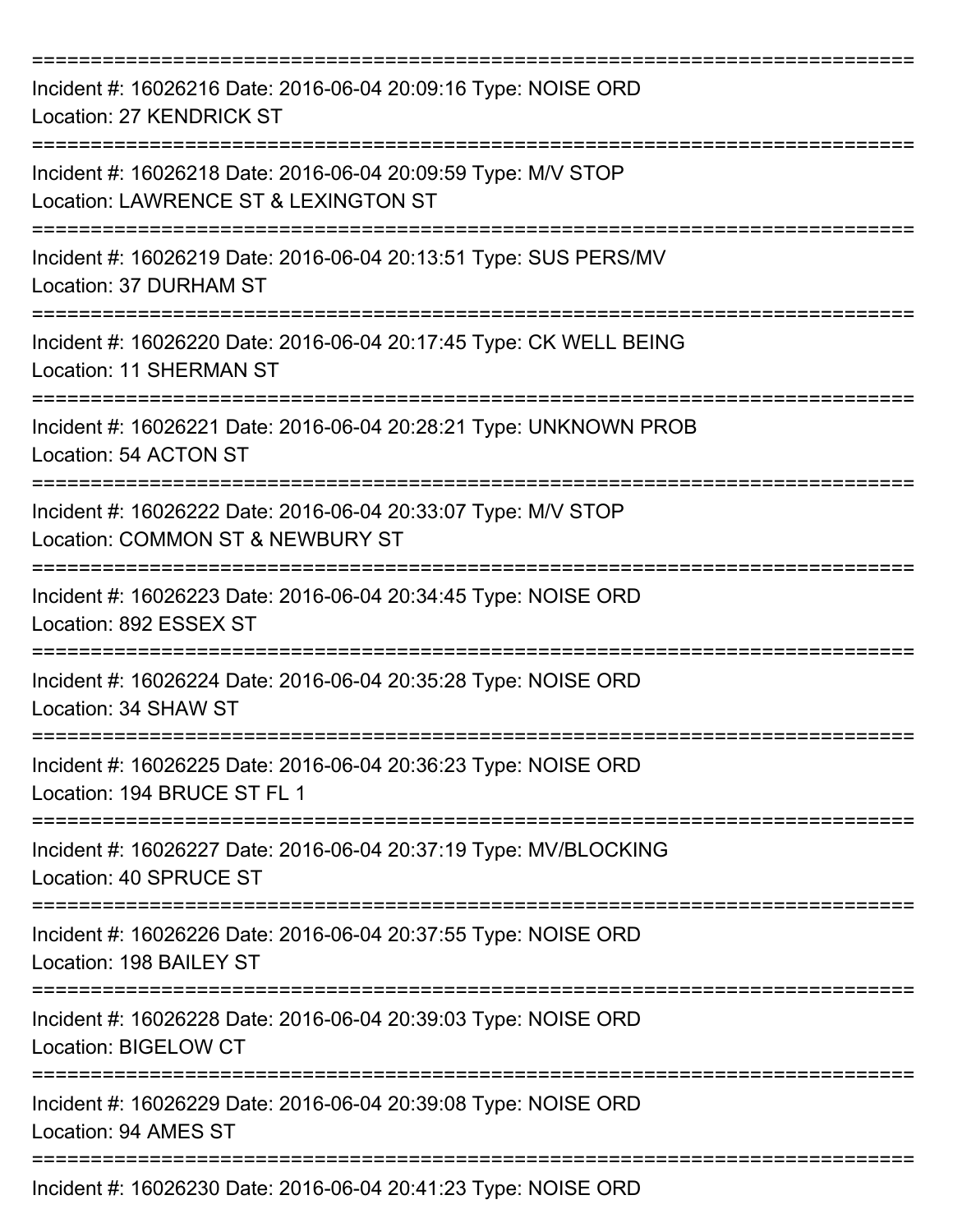| Incident #: 16026231 Date: 2016-06-04 20:42:17 Type: NOISE ORD<br><b>Location: 11 SAUNDERS ST</b>                 |
|-------------------------------------------------------------------------------------------------------------------|
| Incident #: 16026232 Date: 2016-06-04 20:44:12 Type: NOISE ORD<br>Location: 36 CANTON ST                          |
| Incident #: 16026233 Date: 2016-06-04 20:48:08 Type: NOISE ORD<br>Location: 20-22 BENNINGTON ST                   |
| Incident #: 16026234 Date: 2016-06-04 20:52:30 Type: M/V STOP<br>Location: 85 MANCHESTER ST                       |
| Incident #: 16026235 Date: 2016-06-04 20:53:26 Type: DOMESTIC/PROG<br>Location: 450 HAVERHILL ST<br>============= |
| Incident #: 16026236 Date: 2016-06-04 20:59:00 Type: NOISE ORD<br>Location: 448 LOWELL ST                         |
| Incident #: 16026237 Date: 2016-06-04 21:02:27 Type: NOISE ORD<br>Location: BROADWAY AV & WEST ST                 |
| Incident #: 16026238 Date: 2016-06-04 21:06:16 Type: INVEST CONT<br>Location: 116 BERNARD AV                      |
| Incident #: 16026239 Date: 2016-06-04 21:08:13 Type: SPECIAL CHECK<br>Location: 36 POPLAR ST                      |
| Incident #: 16026240 Date: 2016-06-04 21:08:31 Type: MEDIC SUPPORT<br>Location: 198 BRUCE ST                      |
| Incident #: 16026241 Date: 2016-06-04 21:15:35 Type: M/V STOP<br>Location: 9 SPRINGFIELD ST                       |
| Incident #: 16026242 Date: 2016-06-04 21:16:33 Type: NOISE ORD<br>Location: 87 AVON ST FL 3                       |
| Incident #: 16026243 Date: 2016-06-04 21:18:07 Type: KEEP PEACE<br>Location: 306 HOWARD ST FL 2                   |
| Incident #: 16026244 Date: 2016-06-04 21:19:17 Type: NOISE ORD                                                    |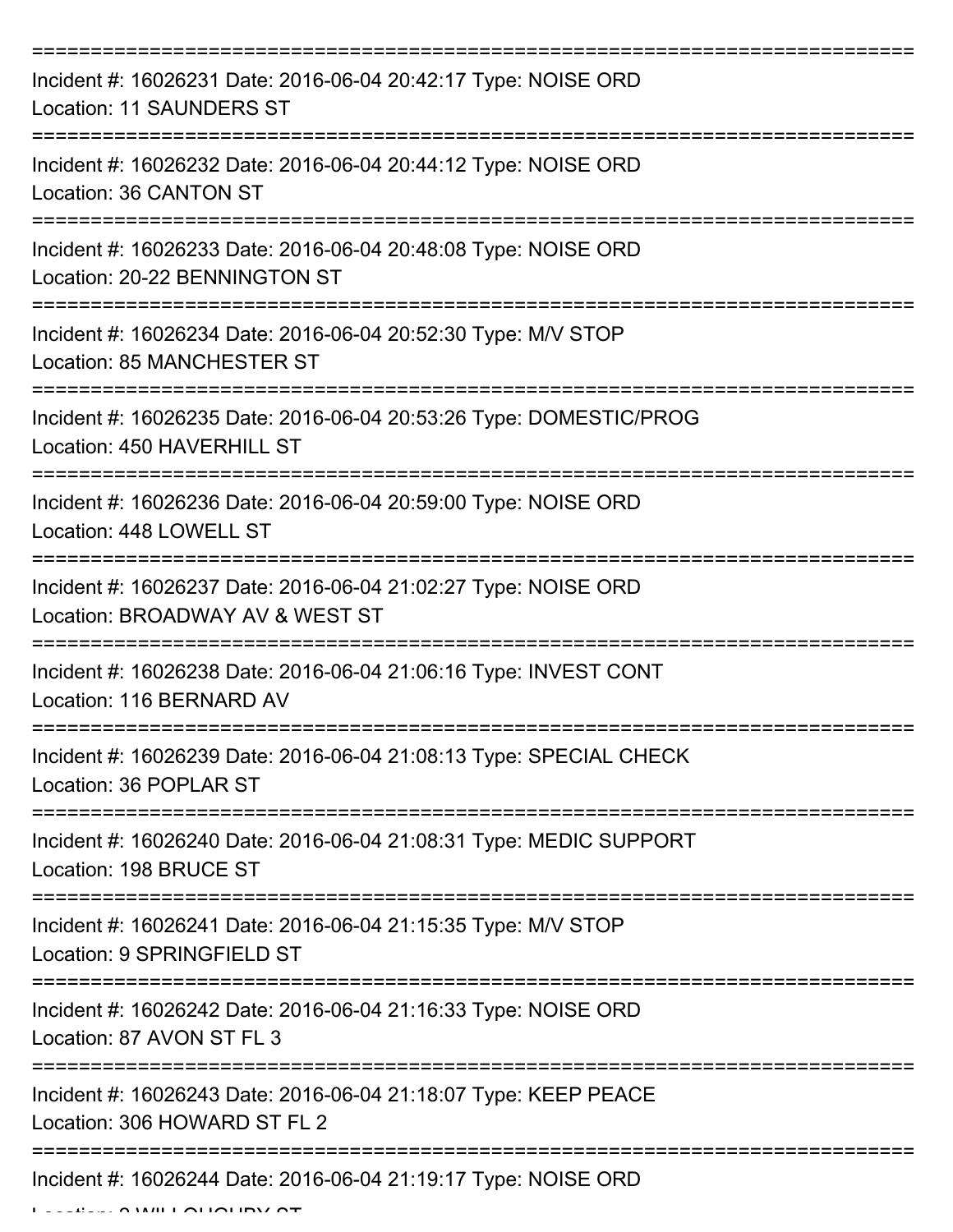| Incident #: 16026246 Date: 2016-06-04 21:21:23 Type: MAN DOWN<br>Location: 29 ORCHARD ST                      |
|---------------------------------------------------------------------------------------------------------------|
| Incident #: 16026245 Date: 2016-06-04 21:21:26 Type: M/V STOP<br>Location: S UNION ST & WINTHROP AV           |
| Incident #: 16026247 Date: 2016-06-04 21:27:42 Type: NOISE ORD<br>Location: 60 FERRY ST                       |
| Incident #: 16026248 Date: 2016-06-04 21:35:06 Type: NOISE ORD<br>Location: 528 ANDOVER ST                    |
| Incident #: 16026249 Date: 2016-06-04 21:40:42 Type: NOISE ORD<br>Location: 63 FERRY ST                       |
| Incident #: 16026250 Date: 2016-06-04 21:40:56 Type: M/V STOP<br>Location: ARLINGTON ST & BASSWOOD ST         |
| Incident #: 16026251 Date: 2016-06-04 21:41:59 Type: M/V STOP<br>Location: S BROADWAY & SALEM ST              |
| Incident #: 16026252 Date: 2016-06-04 21:44:09 Type: NOISE ORD<br>Location: ALDER ST & JUNIPER ST             |
| Incident #: 16026253 Date: 2016-06-04 21:44:36 Type: NOISE ORD<br>Location: 439 HAMPSHIRE ST                  |
| Incident #: 16026254 Date: 2016-06-04 21:48:50 Type: NOISE ORD<br>Location: 132 WALNUT ST                     |
| Incident #: 16026255 Date: 2016-06-04 21:49:34 Type: LOST PROPERTY<br>Location: 33 AVON ST                    |
| Incident #: 16026256 Date: 2016-06-04 21:51:29 Type: ALARM/BURG<br>Location: CASTILLO RESIDENCE / 31 SOUTH ST |
| Incident #: 16026257 Date: 2016-06-04 21:53:47 Type: NOISE ORD<br>Location: 660 HAVERHILL                     |
| Incident #: 16026258 Date: 2016-06-04 21:53:52 Type: NOISE ORD                                                |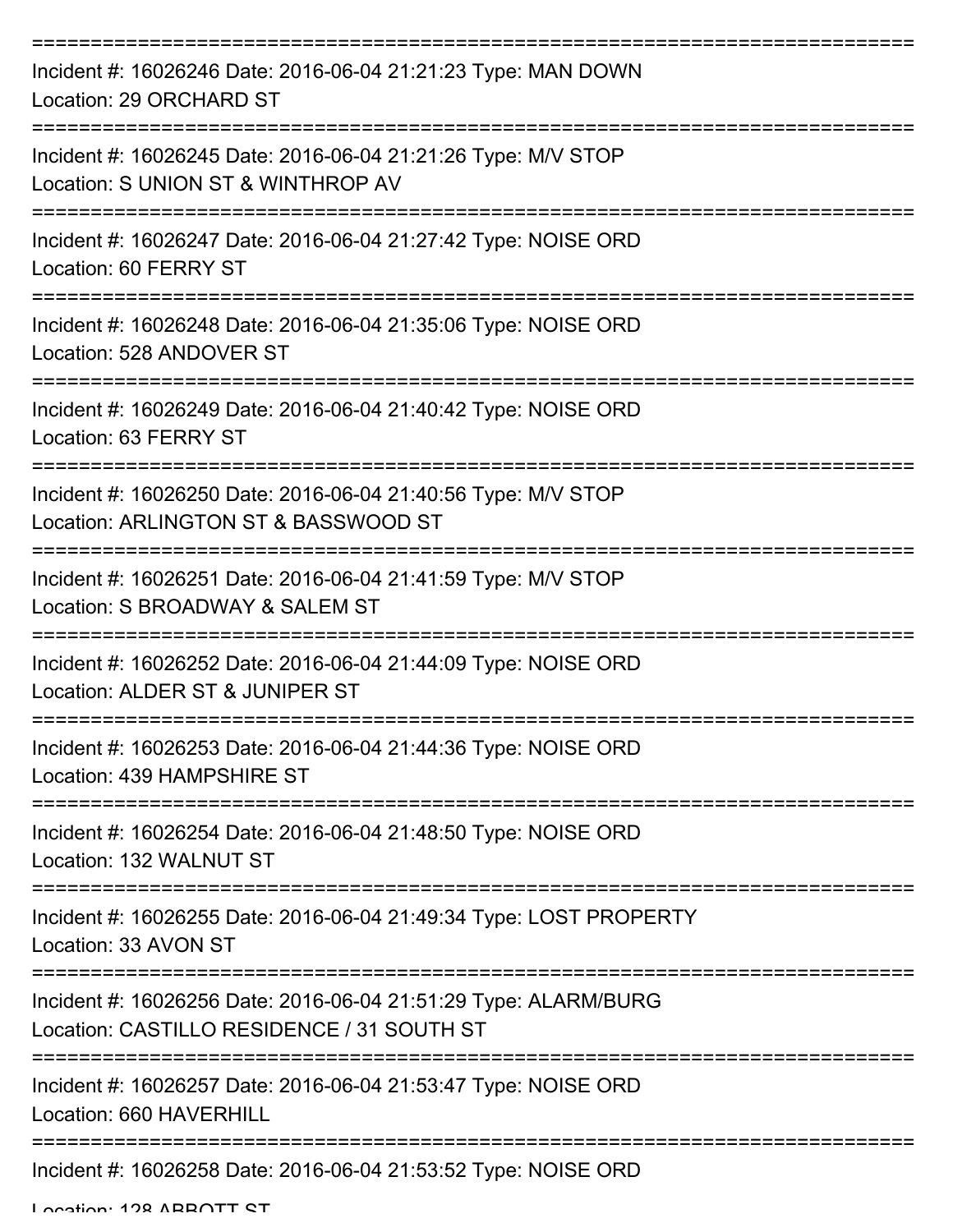| Incident #: 16026259 Date: 2016-06-04 21:59:51 Type: FIRE WORKS<br>Location: HOWARD ST & PLATT ST<br>============================== |
|-------------------------------------------------------------------------------------------------------------------------------------|
| Incident #: 16026260 Date: 2016-06-04 22:03:17 Type: NOISE ORD<br>Location: 32-34 WASHINGTON ST                                     |
| Incident #: 16026261 Date: 2016-06-04 22:05:21 Type: NOISE ORD<br>Location: 11 BRADFORD PL                                          |
| Incident #: 16026262 Date: 2016-06-04 22:07:37 Type: M/V STOP<br>Location: 85 MANCHESTER ST                                         |
| -----------------<br>Incident #: 16026263 Date: 2016-06-04 22:08:37 Type: ANIMAL COMPL<br>Location: 11 HALLENAN AV                  |
| Incident #: 16026264 Date: 2016-06-04 22:10:56 Type: NOISE ORD<br>Location: 21 WINTHROP AV                                          |
| Incident #: 16026265 Date: 2016-06-04 22:11:48 Type: NOISE ORD<br>Location: 151 WEST ST                                             |
| Incident #: 16026266 Date: 2016-06-04 22:12:49 Type: NOISE ORD<br>Location: 107 ARLINGTON ST                                        |
| Incident #: 16026267 Date: 2016-06-04 22:13:58 Type: NOISE ORD<br>Location: 14 BROADWAY AV                                          |
| Incident #: 16026268 Date: 2016-06-04 22:15:00 Type: M/V STOP<br>Location: BROADWAY & CEDAR ST                                      |
| Incident #: 16026269 Date: 2016-06-04 22:16:47 Type: M/V STOP<br>Location: 89 ALDER ST                                              |
| Incident #: 16026271 Date: 2016-06-04 22:17:19 Type: AUTO ACC/NO PI<br>Location: BOXFORD ST & PHILLIPS ST                           |
| Incident #: 16026270 Date: 2016-06-04 22:17:22 Type: B&E/PROG<br>Location: 46 FARNHAM ST #REAR FL 1                                 |
| Incident #: 16026272 Date: 2016-06-04 22:20:28 Type: DISTURBANCE<br>Location: 6 ENDICOTT ST                                         |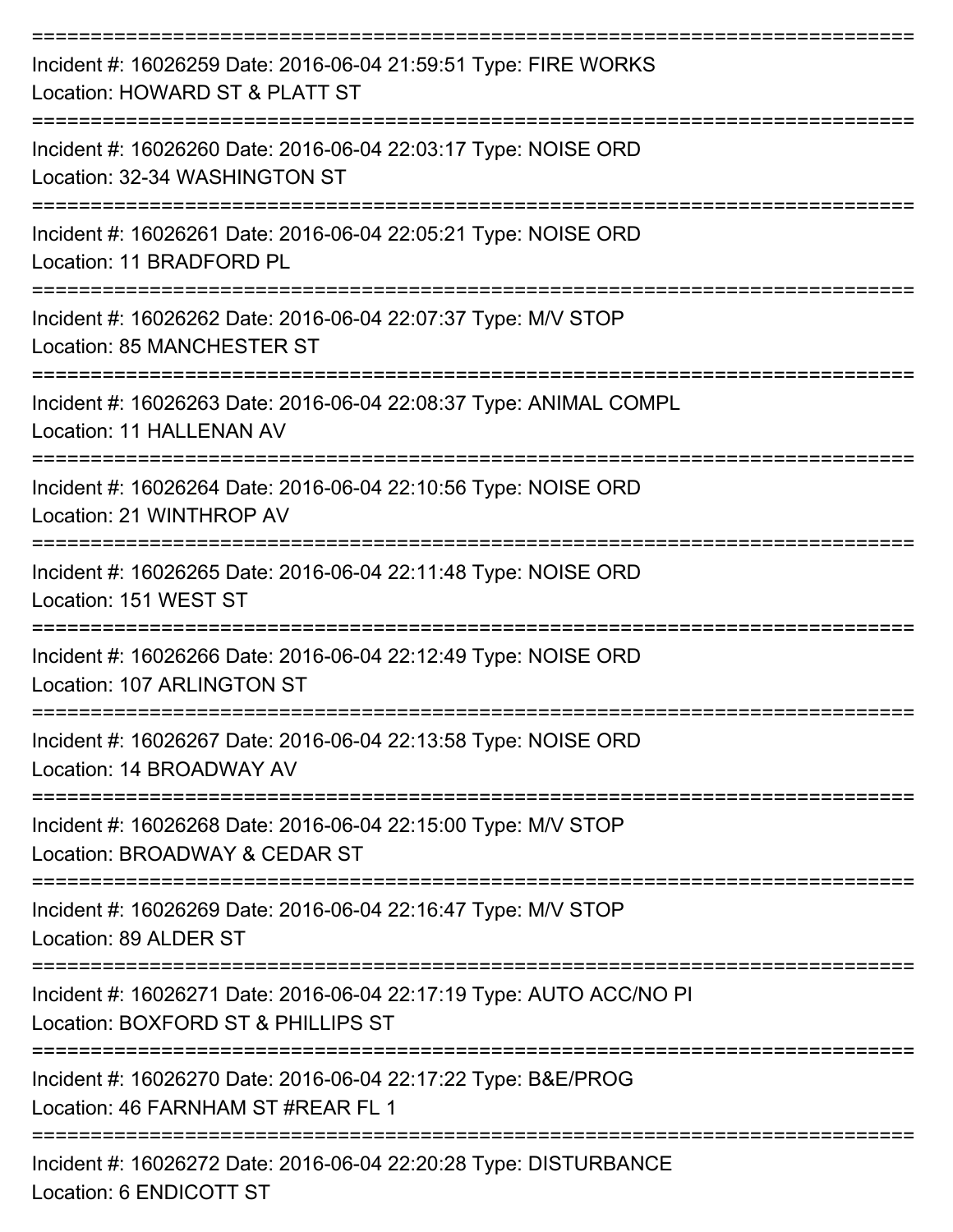| Incident #: 16026273 Date: 2016-06-04 22:25:21 Type: NOISE ORD<br>Location: 14 E HAVERHILL ST           |
|---------------------------------------------------------------------------------------------------------|
| Incident #: 16026274 Date: 2016-06-04 22:28:57 Type: NOISE ORD<br>Location: 41 WASHINGTON ST            |
| Incident #: 16026275 Date: 2016-06-04 22:30:04 Type: NOISE ORD<br>Location: 23 WASHINGTON ST            |
| Incident #: 16026276 Date: 2016-06-04 22:30:56 Type: NOISE ORD<br>Location: 26 CHESTER ST               |
| Incident #: 16026277 Date: 2016-06-04 22:32:46 Type: NOISE ORD<br>Location: BAILEY ST & PHILLIPS ST     |
| Incident #: 16026278 Date: 2016-06-04 22:33:35 Type: M/V STOP<br>Location: MT VERNON ST & S BROADWAY    |
| Incident #: 16026279 Date: 2016-06-04 22:39:44 Type: NOISE ORD<br>Location: 17 CAMELLA TEOLI WY         |
| Incident #: 16026280 Date: 2016-06-04 22:41:10 Type: UNWANTEDGUEST<br>Location: 73 BAILEY ST FL 3       |
| Incident #: 16026281 Date: 2016-06-04 22:44:19 Type: M/V STOP<br>Location: ALLEN ST & GENERAL ST        |
| Incident #: 16026282 Date: 2016-06-04 22:53:54 Type: NOISE ORD<br>Location: 81 BAILEY ST                |
| Incident #: 16026283 Date: 2016-06-04 22:59:05 Type: NOISE ORD<br>Location: 28-30 CHELMSFORD ST         |
| Incident #: 16026284 Date: 2016-06-04 23:04:04 Type: A&B D/W PAST<br>Location: ERVING AV & HAMPSHIRE ST |
| Incident #: 16026285 Date: 2016-06-04 23:05:49 Type: TRESPASSING<br><b>Location: PORTLAND</b>           |
| Incident #: 16026286 Date: 2016-06-04 23:10:14 Type: DISTURBANCE<br>Location: 111 GARDEN ST             |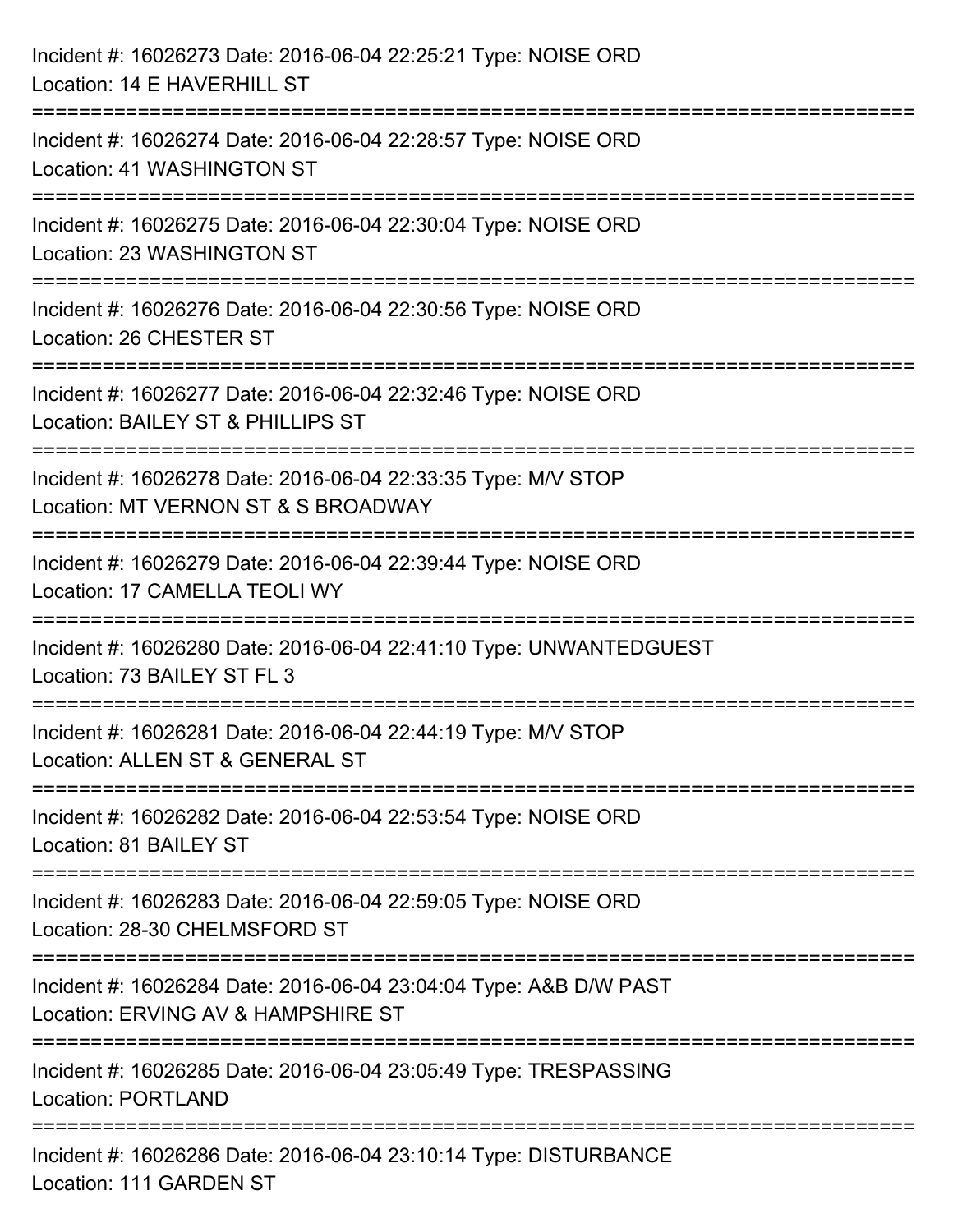| Incident #: 16026287 Date: 2016-06-04 23:12:56 Type: M/V STOP<br>Location: 425 MARKET ST                                                                                  |
|---------------------------------------------------------------------------------------------------------------------------------------------------------------------------|
| Incident #: 16026289 Date: 2016-06-04 23:13:41 Type: NOISE ORD<br>Location: 134 WALNUT ST                                                                                 |
| Incident #: 16026288 Date: 2016-06-04 23:14:03 Type: DRUG OVERDOSE<br>Location: 28 SUMMER ST FL 2<br>---------------------                                                |
| Incident #: 16026290 Date: 2016-06-04 23:20:12 Type: NOISE ORD<br>Location: 36 CANTON ST                                                                                  |
| Incident #: 16026291 Date: 2016-06-04 23:24:54 Type: NOISE ORD<br>Location: 57 DUCKETT AV                                                                                 |
| Incident #: 16026292 Date: 2016-06-04 23:24:57 Type: MEDIC SUPPORT<br>Location: 198 BRUCE ST #6                                                                           |
| Incident #: 16026293 Date: 2016-06-04 23:26:43 Type: NOISE ORD<br>Location: 73 FLORENCE AV                                                                                |
| Incident #: 16026295 Date: 2016-06-04 23:27:43 Type: A&B PAST<br><b>Location: 1 TREMONT ST</b>                                                                            |
| Incident #: 16026294 Date: 2016-06-04 23:28:18 Type: ALARM/BURG<br>Location: 6 GREEN ST                                                                                   |
| Incident #: 16026296 Date: 2016-06-04 23:35:33 Type: DISTURBANCE<br><b>Location: NORTH COMMON</b><br>----------------------------------<br>------------------------------ |
| Incident #: 16026297 Date: 2016-06-04 23:37:11 Type: NOISE ORD<br>Location: 81 FARLEY ST                                                                                  |
| Incident #: 16026298 Date: 2016-06-04 23:44:31 Type: NOISE ORD<br>Location: 126 BUTLER ST                                                                                 |
| Incident #: 16026299 Date: 2016-06-04 23:47:32 Type: MISSING PERS<br>Location: 80 MELVIN ST                                                                               |
| Incident #: 16026300 Date: 2016-06-04 23:48:46 Type: NOISE ORD<br>Location: 17 PLATT ST                                                                                   |

===========================================================================